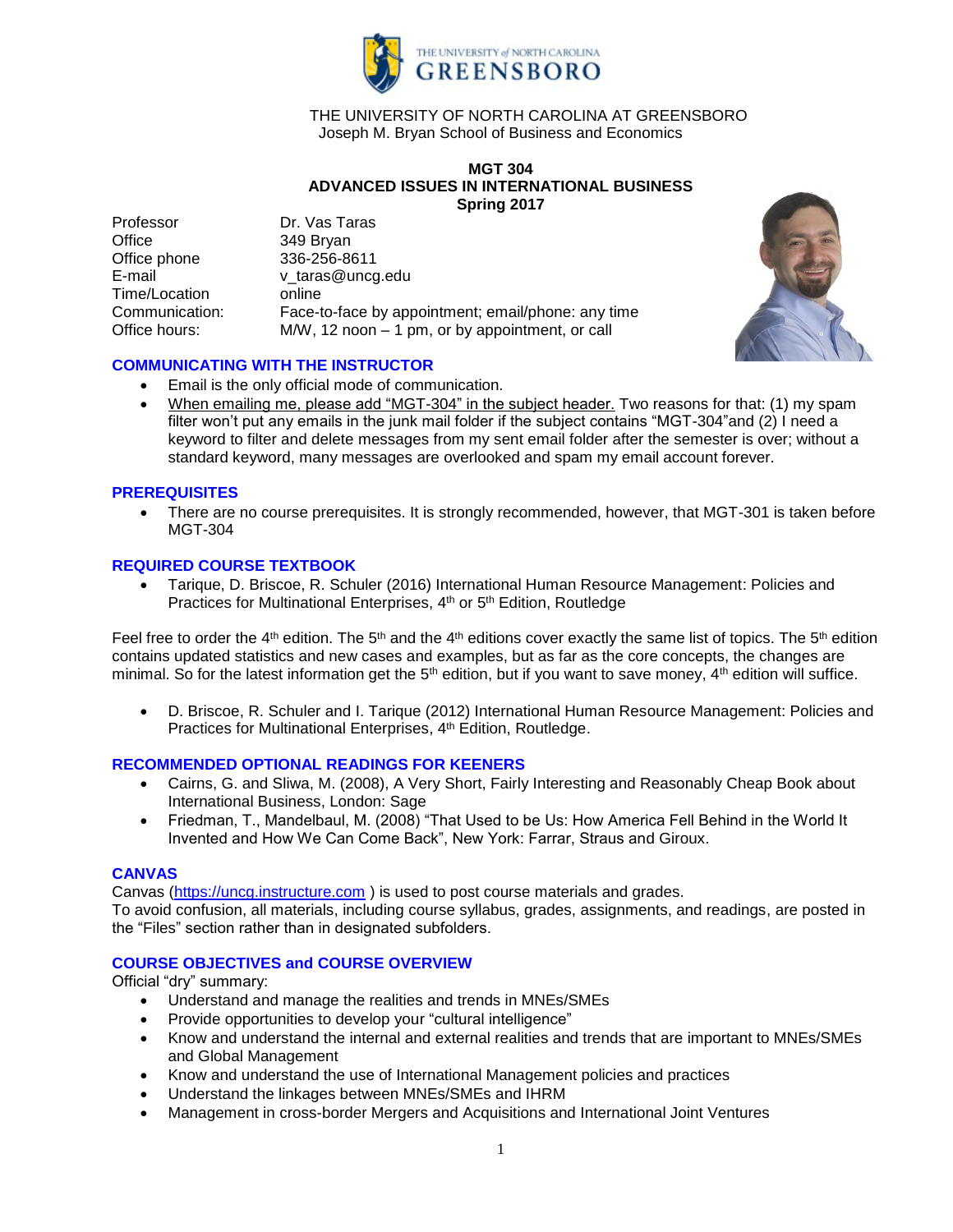Share ideas, perspectives and suggestions on all issues

## **What this course is really about:**

The objective of this course is to cover special International Business and Management issues not covered in MGT-301. It is also a more practice-oriented course. In MGT-301, the main question was "How things are/work?" In MGT-304, the question is more "What should I do and How?"

The course will revolve around two blocks of questions faced by people doing business internationally:

- 1. I am going overseas (as an employee, manager, or entrepreneur) or sending my employee overseas:
	- a. Why would you want to go there?
	- b. Where would you go and why?
	- c. What do I need to do to go?
	- d. How will I handle my personal finance and banking issues?
	- e. How will I handle my company finance and banking issues?
	- f. How do I settle, integrate and be happy there?
	- g. How do I recruit, hire, evaluate, compensate, and fire people there?
	- h. Returning back: now what?
- 2. I want to hire a foreigner to work for me here or invite a business partner to visit me here:
	- a. Why would I want to hire a foreigner?
	- b. Where would I look for employees/business partners overseas?
	- c. What would it take to get them here?
	- d. How doing business internationally (foreign employees, partners) affect my company (taxes, reporting, etc.)
	- e. It's not going well, how do I get out of this arrangement?

## **COURSE FORMAT**

This is an online course.

Instructor $\rightarrow$  Students

- All materials will be posted in Canvas (syllabus, slides, exam reviews at the beginning of the semester, other materials as we move along)
- To match your personal learning style, all course content will be available in text, video and audio format. This way, you can read, watch or listen to the lectures – whatever fits your lifestyle.
- The textbook contains the most detailed information, but the slides are deliberately made wordy so that they provide enough information to comprehend the material and be used for a quick but thorough review and preparation for tests.

Students  $\rightarrow$  Instructor

There will be two non-cumulative exams and six take-home assignments.

Students  $\leftrightarrow$  Instructor

- For two-way communication, I will hold optional virtual office hours and exam review sessions.
- You are also welcome to stop by my office or call me: I am in most of the days from about 8 am till about 5 pm.

## **POWER POINT PRESENTATIONS (PPTs)**

The PPTs are posted in Canvas, by chapter. Given that this is an on-line course, I deliberately designed them to be wordy so that slides resemble a textbook rather than just offer a bullet list of issues covered in the presentation.

This way, PPTs could be used not only as a technological enhancer of my presentations, but also as a supplement to or a condensed version of the textbook. Unlike the traditional brief "issue list" slides, my wordy "textbook" slides could be comprehended by students or used for a quick yet thorough and detailed review of the course materials before the exam.

I constantly strive to improve the slides; thus updates are possible. Check for an updated version before each class and before exams. Substantial changes are very unlikely, but I may include additional examples or better explanations of the concepts.

## **VIDEO AND AUDIO LECTURES**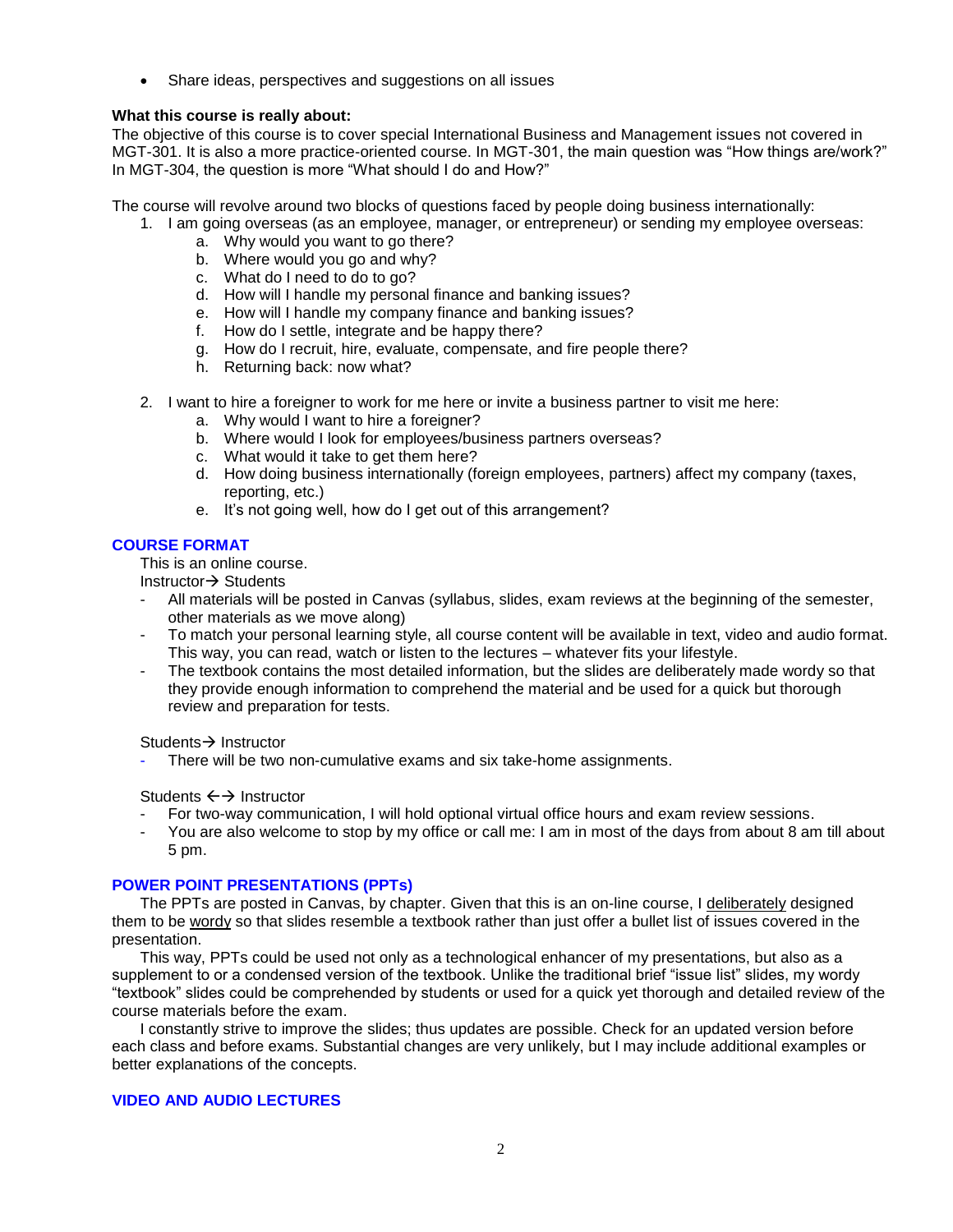For those of you who prefer a face-to-face contact, there are video lectures. Canvas limits the total size of content to 100Mb, so I can't post high-resolution video lectures there. Instead, I've uploaded the video lectures to YouTube. You can stream them, or download the files using this service<http://getfbstuff.com/> to watch them offline.

Also, the video lectures are designed in a way that you can just listen to them. The video stream helps as it allows you to see my "talking head", plus the many charts, graphs, pictures and video clips. However, simply listing to them should give you 99% of the content. So if you commute a lot, or go to the gym or work in a backyard garden a lot, you can just listen to my video lectures as you do other physical work. It's best, of course, to watch the video lectures, take notes and jot down your questions, but if you have time only for listening, that should work, too.

While video lectures cannot fully replace true in-class lectures, this is as close as we can get in an on-line course to face-to-face interaction. I also tried live video conferences/lectures, but those don't work as well as the technology always doesn't work for a sizable portion of the class. Most importantly, the recorded lectures give you the scheduling flexibility – you can watch them at your (not mine) convenience.

Also note, I've considered creating more entertaining video lectures (Discovery Channel style or Whiteboard Animation style). Those will be more fun to watch, but in a test run they turned out to be not the best option. A simpler "talking head" video with the slides in the background turned out to be much more convenient for studying. The students have the same set of slides, can make notes if needed, and most important, my "wordy" slides seem to be very convenient to use as class notes. If we have a "documentary" type film for each lecture, it will make it very difficult to connect the video content to the class notes and will make it virtually impossible to quickly review the lecture when preparing for the test. So at least for now we'll stick with the simpler traditional video lectures. However, if any of you could help me create professional-quality video lectures, talk to me. Generous bonuses will be available for your help.

#### **Should you watch/listen to the video/audio lectures?**

Yes, you should. Although the textbook does a great job explaining the materials and my slides are detailed enough to fully understand the material, the video/audio lectures provide even more information and would be beneficial if you want to learn more and prepare better for the homework assignments and exams. Moreover, to encourage you to review the video/audio lectures, I incorporated 3 sample questions in each lecture. The format and difficulty of these questions are similar to those you will see on the exam in terms of format and difficulty. These sample questions will not be shared in the text-format materials (not included in the text-only slides, only in video/audio lectures).

#### **LETTER GRADE SCALE\***

| 98 and up $A+$ | $84 - 87$ B  | $65 - 69$ C- |  |
|----------------|--------------|--------------|--|
| $95 - 97$ A    | $80 - 83$ B- | $58 - 64$ D+ |  |
| $92 - 94$ A-   | $75 - 79$ C+ | $51 - 57$ D  |  |
| $88 - 91$ B+   | $70 - 74$ C  | $0 - 50$ F   |  |

#### **COURSE GRADE COMPOSITION\***

| Exam 1 (covers materials from chapters 7, 8, 9):                       | 35     |
|------------------------------------------------------------------------|--------|
| Exam 2 (non-cumulative, covers materials from chapters 6, 10, 11, 12): | 35     |
| 6 THAs, 5% each                                                        | -30    |
| Total:                                                                 | 100    |
| Course improvement bonus (more details below), 0.1 per idea/correction |        |
| "Green question bonuses, up to 0.25 points per chapter                 | 1.75   |
| Theoretical course maximum:                                            | $103+$ |

\* To translate numeric grades into letter grades, final grades will be rounded to the nearest integer (no decimals).

The grades are posted in an Excel file in Canvas in the Files section. An Excel file, rather than the Canvas' grade center is used as Excel gives students more flexibility (shows grade distribution, allows to "play" with the numbers to determine what grade is needed on the remaining exams to receive a desired course grade, etc.). The file is regularly updated, usually shortly after each lecture. **The date in the file name shows when it was updated the last time.**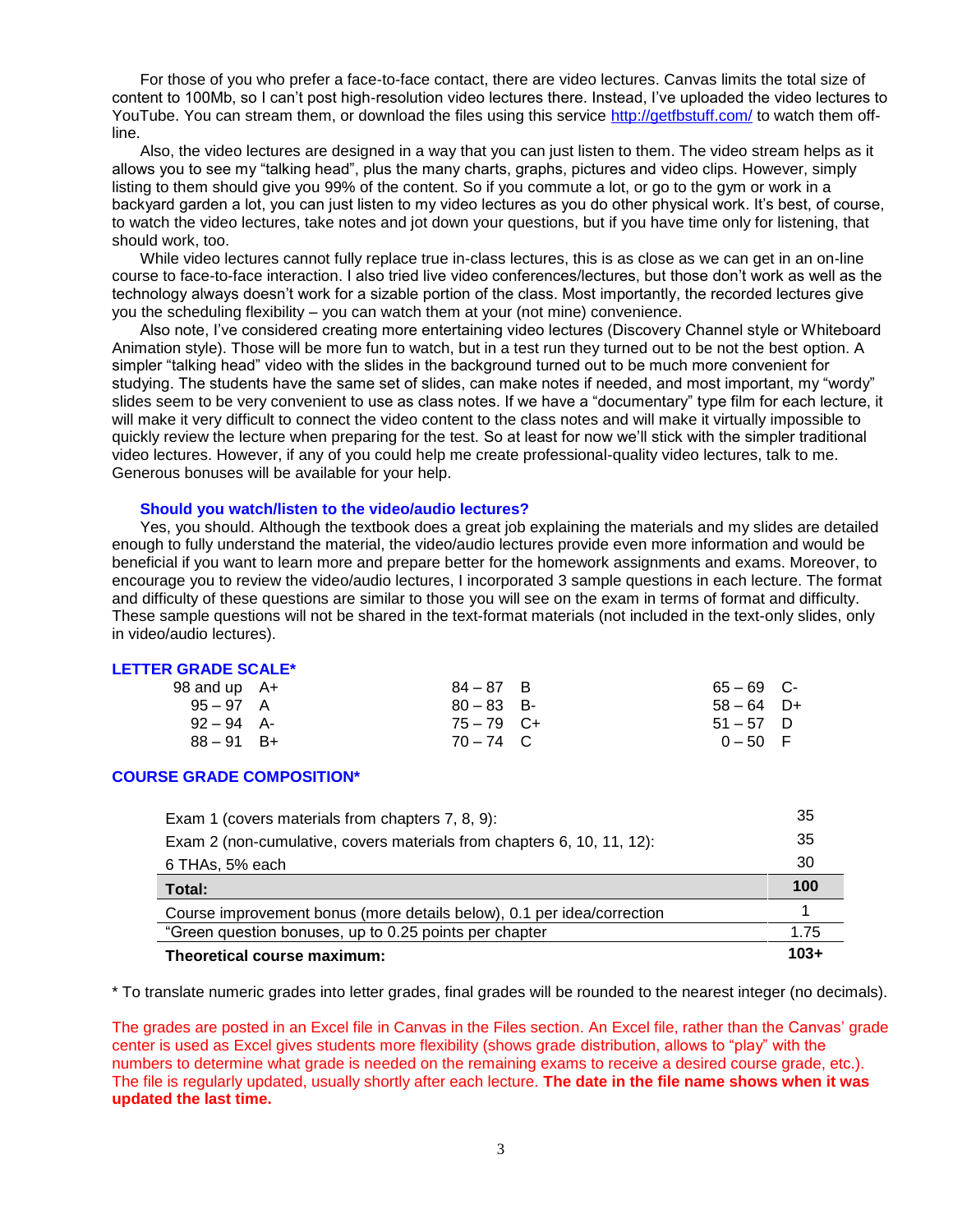### **EXAMINATIONS**

There will be two non-cumulative exams. Each exam will include only multiple-choice questions. The exams will be posted on CANVAS and will be made available as per the schedule provided at end of this document.

## **TAKE-HOME ASSIGNMENTS (THAs)**

The third portion of the semester will be devoted to a review of some of the most controversial issues in international business; things like immigration, job outsourcing, or free market vs. planned economy comparison. You will be provided with a short (15-17 min) video on each of the topics and then asked to lay out the arguments of each side in the debate. You will not be asked to share your own opinion and will not be evaluated based on your own views. You will just need to know what each side has to say. There is actually a good chance you will be much less confident about your stance on the issue after you have learned more about it. You will learn that many of these issues are not black and white, not the absolute good and evil, but rather shades of grey.

### *THA grading procedures*

Since completion of THA's is not timed, it is expected that your answers are nearly perfect (all relevant points identified, no irrelevant points included, clear, to the point).

Generally, answers to each THA question will be rated as

- excellent (full credit for the corresponding question),
- good (half credit for the corresponding question), or
- poor (zero credit for the corresponding question).

### **GREEN QUESTION BONUSES**

For each lecture, the Syllabus provides 3-5 discussion questions (in green). As an optional bonus, I offer 0.25 points added to your total course grade if submit your answers to those green questions. This way, I will know you're staying on schedule and putting in a good effort into staying on top of the course materials.

### **COURSE IMPROVEMENT SUGGESTIONS, 0.1 PER READING UP TO 1 POINT TOTAL**

To improve course quality, bonuses will be given for suggestions on how this course could be improved, such as

- Corrections of grammar errors and poor wording in the slides, THAs, and this syllabus. Just email me the correction and I will give you a 0.1 bonus per correction – believe me, there are enough of them in the course documents.
- Suggestions for course assignments, exam questions, activities, etc. (up to 1 point). To receive a bonus, students must present well developed alternative assignments, test questions, or the like, with instructions and suggested grading scheme.
- Links to relevant news stories, videos, and other resources, 0.1 points per relevant link.

## **DEFERRING EXAMS OR ASSIGNMENTS**

Deferring exams or assignments may be allowed in cases of illness, domestic affliction, religious conviction or emergencies. Proper documentation must be submitted.

#### **ACADEMIC ACCOMMODATION**

The Disability Resource Services provide accommodations to students with documented disabilities. It is the student's responsibility to request an academic accommodation. I will be happy to accommodate in any possible way.

### **HONOR CODE**

- By virtue of registering for this course, students must conform to all existing principles found in UNCG's Academic Integrity Policy and the Student Code of Conduct. Further details may be found at the following sites: [http://academicintegrity.uncg.edu/complete/;](http://academicintegrity.uncg.edu/complete/)<http://studentconduct.uncg.edu/policy/code/>
- You are required to know and abide by the Honor Code in all matters concerning this course. Please submit all written work with the word "Pledged" followed by your signature indicating that you prepared the work in accordance with the Honor Code and in accordance with any other specific instructions relevant to that assignment.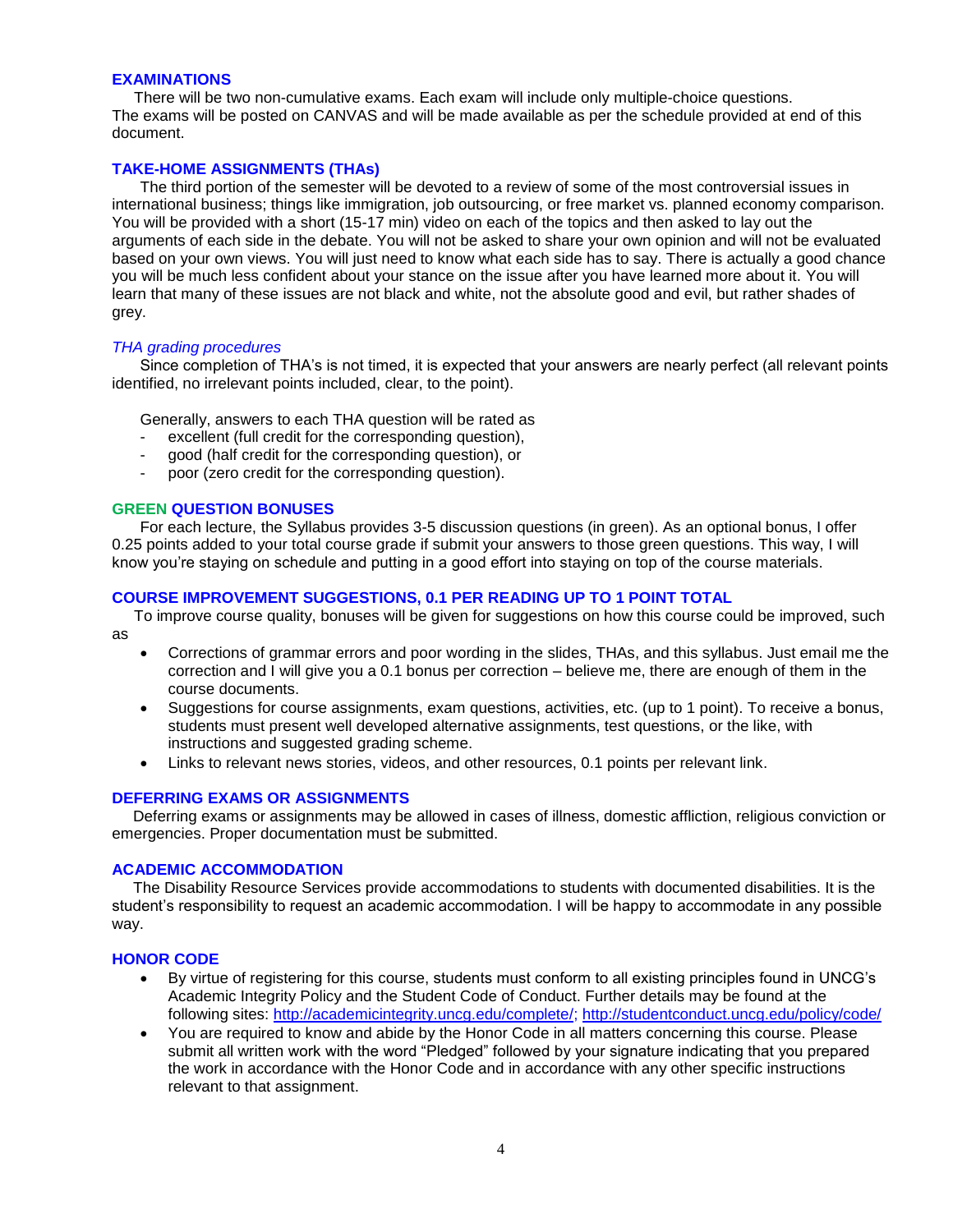- This pledge will also indicate that you have not used information (oral or written), materials, or briefs prepared by or given by current or former students in my classes or students in other classes or online paper-writing services.
- Violations of the Honor Code will be severely prosecuted.

## **FACULTY – STUDENT GUIDELINES**

The Bryan School has adopted a set of faculty and student guidelines. Please read them at: [www.uncg.edu/bae/faculty\\_student\\_guidelines.pdf](http://www.uncg.edu/bae/faculty_student_guidelines.pdf)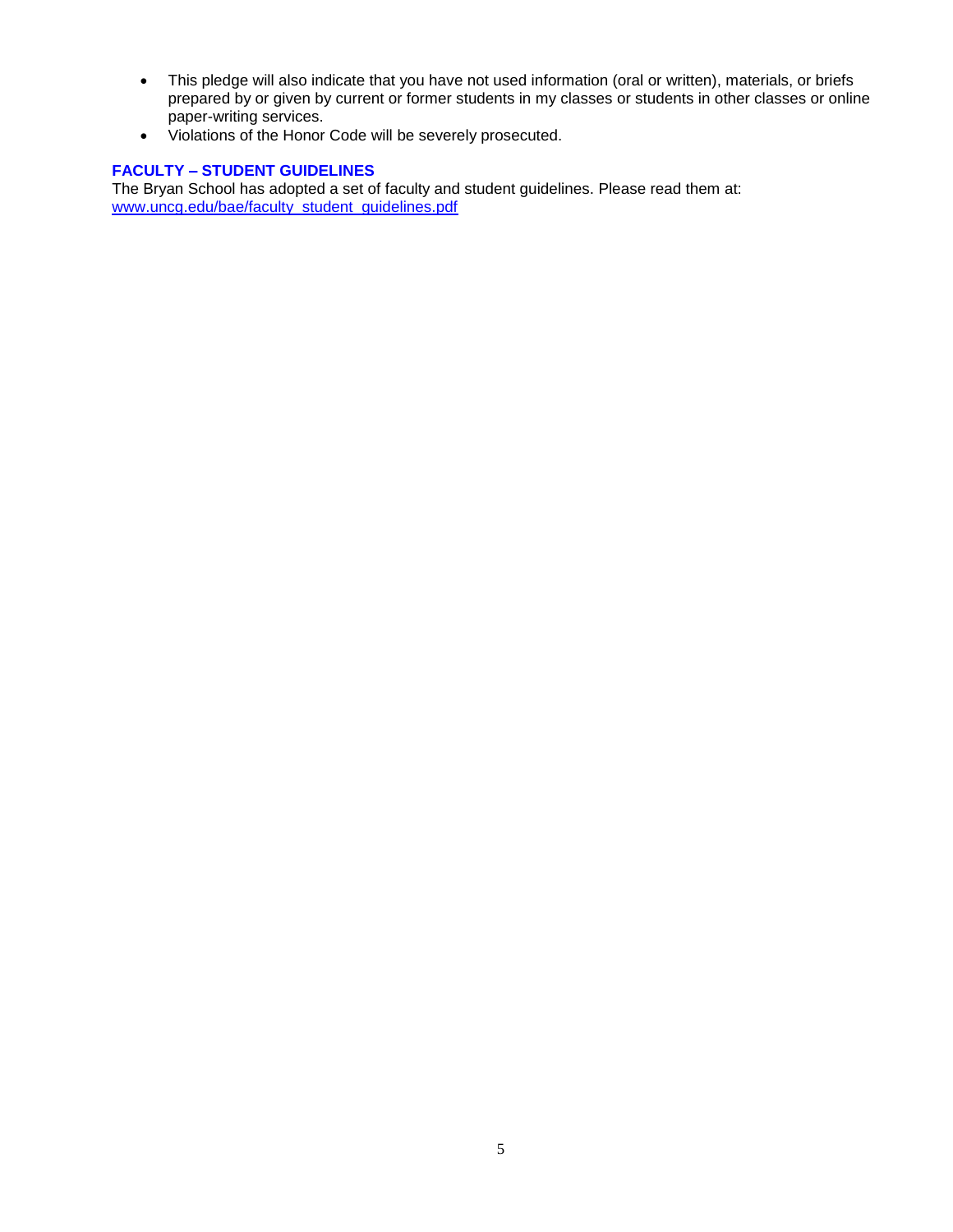# **TENTATIVE COURSE SCHEDULE, SUBJECT TO CHANGE - CHECK FOR UPDATES FREQUENTLY!!!**

### Color code: **Red – Exams, assignments due Green – Main questions for the lecture, submit answers for bonus**

| Timing                 | Topic                                                                    | <b>Details</b>                                                                                                                                                                                                                                                                                                                                                                                                                                                                                                                                                                                                                                      |
|------------------------|--------------------------------------------------------------------------|-----------------------------------------------------------------------------------------------------------------------------------------------------------------------------------------------------------------------------------------------------------------------------------------------------------------------------------------------------------------------------------------------------------------------------------------------------------------------------------------------------------------------------------------------------------------------------------------------------------------------------------------------------|
| Week 1<br>Jan 17-20    | Introduction                                                             | <b>Review Course materials.</b><br>No assignments.<br>Video Introduction to be posted Thursday, January 16<br>https://youtu.be/6uiw5gMchbw                                                                                                                                                                                                                                                                                                                                                                                                                                                                                                          |
| Week 2<br>Jan 23-27    | Ch. 7<br>International<br>Employee<br><b>Relations</b>                   | <b>Video Lecture</b><br>http://youtu.be/-8ZZnULcy4Y<br>"Green" question bonus (submit via CANVAS, 1 page/question max), 0.1<br>points:<br>How does labor union membership vary around the world?<br>How unions can affect operations of MNEs?<br>$\bullet$<br>Unionization rate is on the rise in China. Is it good or bad for China and<br>$\bullet$<br>why?                                                                                                                                                                                                                                                                                       |
| Week 3<br>Jan 30-Feb 3 | Ch.8<br>International<br>Workforce<br>Planning and<br>Staffing           | <b>Video Lecture:</b><br>http://youtu.be/5wHGAh5fOF4<br>"Green" question bonus (submit via CANVAS, 1 page/question max), up to 0.1<br>points:<br>Why is planning and forecasting a global workforce so difficult?<br>If Yum Yum were to open a fully-owned restaurant in China, of the<br>$\bullet$<br>international assignment options listed on pp. 210-212, which 3 would<br>be most suitable for Yum Yum and why?<br>What are the trends over the next decade in global staffing for many<br>$\bullet$<br>MNE <sub>s</sub> ?                                                                                                                    |
| Week 4<br>Feb 6-10     | Ch. 9<br>International<br>Recruitment,<br>Selection, and<br>Repatriation | <b>Video Lecture:</b><br>https://youtu.be/3sPU7I4pESg<br>If does not work, use this link: https://vimeo.com/153768279<br>If the link does not work, you can download the original file here.<br>"Green" question bonus (submit via CANVAS, 1 page/question max), up to 0.1<br>points:<br>What recruitment methods that are popular in the US may not work or<br>$\bullet$<br>may not be available in China? Why?<br>When recruiting a person for international assignment, what qualities<br>will you be looking for in the candidates and why?<br>How will you assess whether or not the candidate has the qualities<br>$\bullet$<br>listed above? |
| Exam                   | Exam 1                                                                   | Chapters 7, 8, 9<br>Exam window:<br>Sat, Feb 11, 12:00 noon - Tue, Feb 14, 11:59 pm<br>You'll have 75 minutes to complete the test once you start.<br>35% of the total course grade.<br>Go to Canvas to complete the test.                                                                                                                                                                                                                                                                                                                                                                                                                          |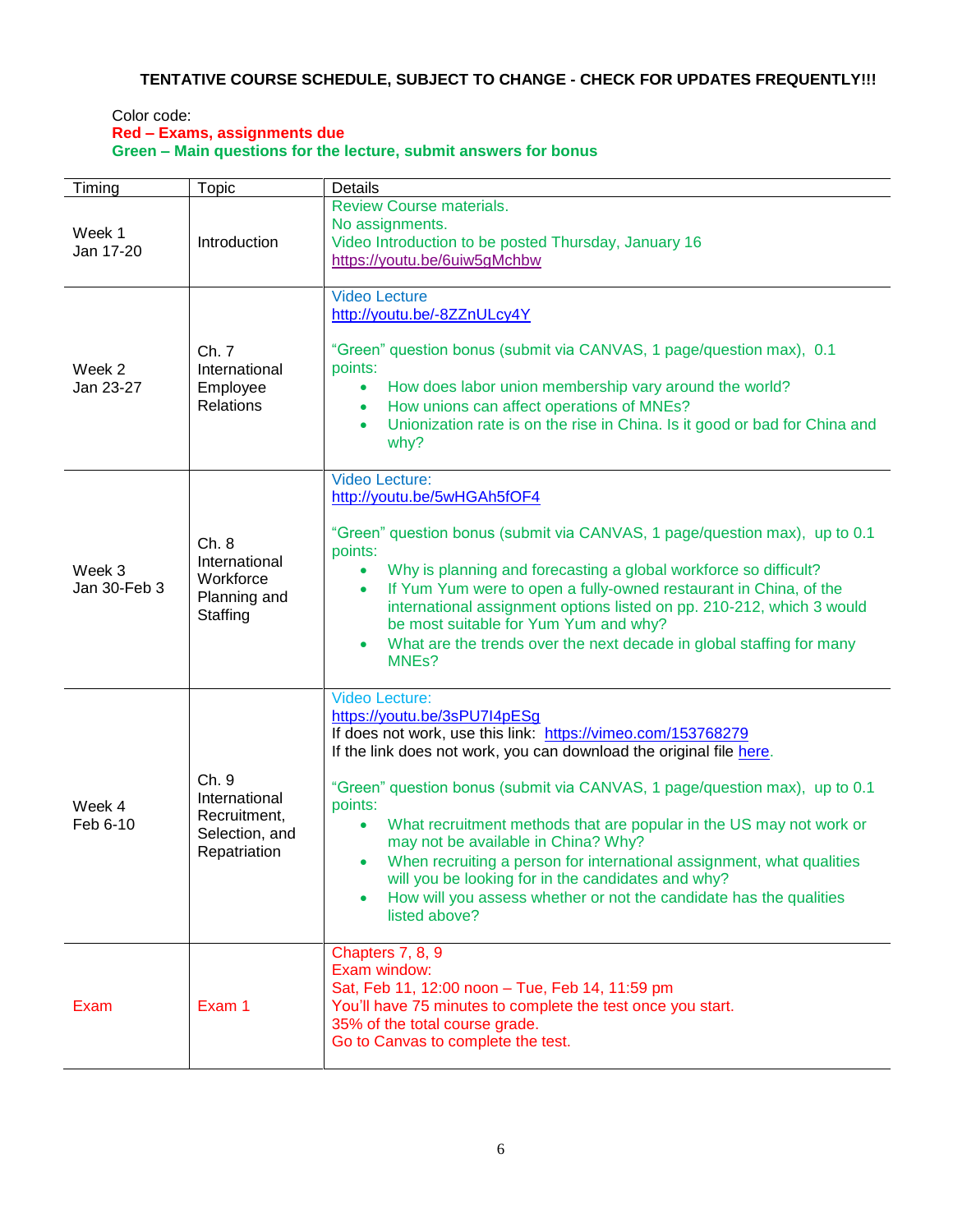| Week 5<br>Feb 13-17     | Ch. 10<br>International<br>Personnel<br>Training and<br>Development                    | Video Lecture:<br>Part 1: http://youtu.be/DDufgtctr6c<br>"Green" question bonus (submit via CANVAS, 1 page/question max), up to 0.1<br>points:<br>What are the challenges of training an international workforce?<br>If you were going on an international assignment, what kind of training<br>would you like to receive?<br>How would you measure whether or not the training was successful?                                                                                                                                                                                                                                          |
|-------------------------|----------------------------------------------------------------------------------------|------------------------------------------------------------------------------------------------------------------------------------------------------------------------------------------------------------------------------------------------------------------------------------------------------------------------------------------------------------------------------------------------------------------------------------------------------------------------------------------------------------------------------------------------------------------------------------------------------------------------------------------|
| Week 6<br>Feb 20-Feb 24 | Ch. 11<br>International<br>Compensation,<br>Benefits and<br><b>Taxes</b>               | Video lecture: http://youtu.be/dAr1fR_YJmo<br>"Green" question bonus (submit via CANVAS, 1 page/question max), up to 0.1<br>points:<br>What are the differences between global remuneration and<br>$\bullet$<br>international assignment compensation?<br>How are equity compensation plans affected when used as incentive<br>$\bullet$<br>compensation with employees from different countries in an MNE?<br>What are the advantages and disadvantages of the common<br>$\bullet$<br>international assignment compensation systems?<br>What different tax approaches can be used by MNEs for international<br>assignment compensation? |
| Week 7<br>Feb 27-Mar 3  | Ch. 6.<br>International<br>employment<br>Law, Labor<br>Standards, and<br><b>Ethics</b> | Video Lecture: http://youtu.be/IRn5irz9dK0<br>"Green" question bonus (submit via CANVAS, 1 page/question max), up to 0.1<br>points:<br>Pro's and con's of different legal systems<br>$\bullet$<br>What supra-national organizations do you know that affect international<br>$\bullet$<br>business operations, and what each of them does?<br>What are the main differences in employment visa regulations across<br>$\bullet$<br>countries?<br>What are the main difference in employee protection, benefits, and<br>termination across countries?                                                                                      |
| Week 8<br>Mar 6-10      | Ch. 12<br>Performance<br>Management                                                    | Video Lecture: https://youtu.be/iGXFhhn5zuA<br>"Green" question bonus (submit via CANVAS, 1 page/question max), up to 0.1<br>points:<br>What are some of the international differences in employee feedback<br>management?<br>How the definition and understanding of "employee performance"<br>differs across cultures?<br>How "performance", "success", and "failure" are usually defined in the<br>context of expatriation?                                                                                                                                                                                                           |
| Mar 11-19               | <b>Spring Break</b>                                                                    |                                                                                                                                                                                                                                                                                                                                                                                                                                                                                                                                                                                                                                          |
| Exam                    | Exam 2                                                                                 | Chapters 6, 10, 11, 12<br>Exam window:<br>Sat, Mar 18, 11:59 am - Wed, Mar 22, 11:59 pm<br>35% of the total course grade<br>You'll have 90 minutes to complete the test once you start.<br>35% of the total course grade.<br>Go to Canvas to complete the test.                                                                                                                                                                                                                                                                                                                                                                          |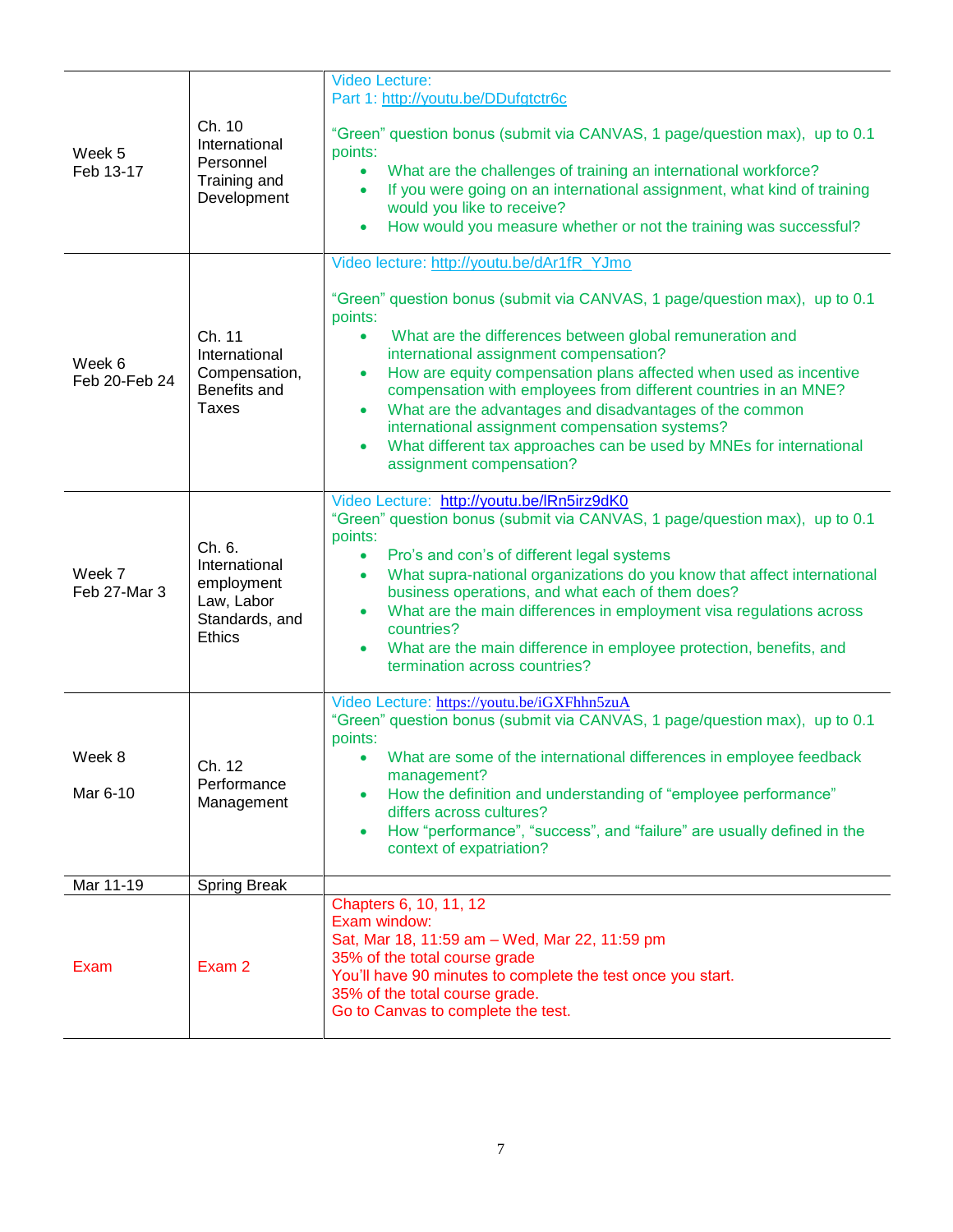| Week 10<br>Mar 20-24 | THA1<br>Job outsourcing         | The Big International Business Controversies: Job Outsourcing<br>Due Mon, Oct 31, 11:59 pm.<br>Following exam 2, you will be provided with a set of materials (lecture slides,<br>video lecture, optional regains) and asked to prepare a take-home assignment<br>(THA) based on the materials.<br>The main questions you will have to answer will include:<br>Why the debate on the economic effects of job outsourcing?<br>Main arguments of the opponents of job outsourcing?<br>Main arguments of the proponents of job outsourcing?<br>Proposed ways to deal with the issue?<br>You will not be asked to provide your opinion, just the list of main arguments<br>with your review of truths and myths behind each of them.<br>5% of the total course grade.<br>The assignment will be available on Canvas after Exam 2 closes.                                                                                                                                                                                                                                                                                                                                                                                                                                                                                                                                                                                                                                                                                                                                                                                                                                                                                                                                                                                                                              |
|----------------------|---------------------------------|-------------------------------------------------------------------------------------------------------------------------------------------------------------------------------------------------------------------------------------------------------------------------------------------------------------------------------------------------------------------------------------------------------------------------------------------------------------------------------------------------------------------------------------------------------------------------------------------------------------------------------------------------------------------------------------------------------------------------------------------------------------------------------------------------------------------------------------------------------------------------------------------------------------------------------------------------------------------------------------------------------------------------------------------------------------------------------------------------------------------------------------------------------------------------------------------------------------------------------------------------------------------------------------------------------------------------------------------------------------------------------------------------------------------------------------------------------------------------------------------------------------------------------------------------------------------------------------------------------------------------------------------------------------------------------------------------------------------------------------------------------------------------------------------------------------------------------------------------------------------|
| Week 11<br>Mar 27-31 | THA <sub>2</sub><br>Immigration | The Big International Business Controversies: Immigration<br>Due Mon, Nov 7, 11:59 pm.<br>Following exam 2, you will be provided with a set of materials (lecture slides,<br>video lecture, optional regains) and asked to prepare a take-home assignment<br>(THA) based on the materials. If you took my MGT-301, the format will be very<br>similar to my regular THAs.<br>(20%) 1. Please summarize in a few words the issue of the economic effects of<br>immigration in the U.S.?<br>- What all the fuss is about?<br>- A brief history of the issue?<br>- How big and wide spread is the problem?<br>- Where the immigrants are believed to be coming from?<br>- What industries are the most affected (jobs "stole" or created)?<br>Better answers will included some statistics - just search on the Internet for<br>relevant figures, make sure to cite sources.<br>(20%) 2. Please summarize the arguments of the opponents of immigration.<br>Why immigration is believed to be BAD for the U.S.?<br>(20%) 3. Please summarize the arguments of the supporters of immigration.<br>Why immigration is believed to be GOOD for the U.S.<br>(20%) 4. How is emigration (relocation of people from other countries to the<br>U.S.) is taken in those "other" countries?<br>The stereotype is that people from "developing" countries come to the U.S. and<br>"steal" jobs that Americans used to have. How is this process viewed in those<br>"developing" countries?<br>(20%) 5. If you were in charge, how would you address the issue? What<br>policies would you implement to improve the situation? How would you change<br>the U.S. immigration laws to make American better off?<br>Bullet-list format for key points preferred, if applicable.<br>5% of the total course grade.<br>The assignment will be available on Canvas after Exam 2 closes. |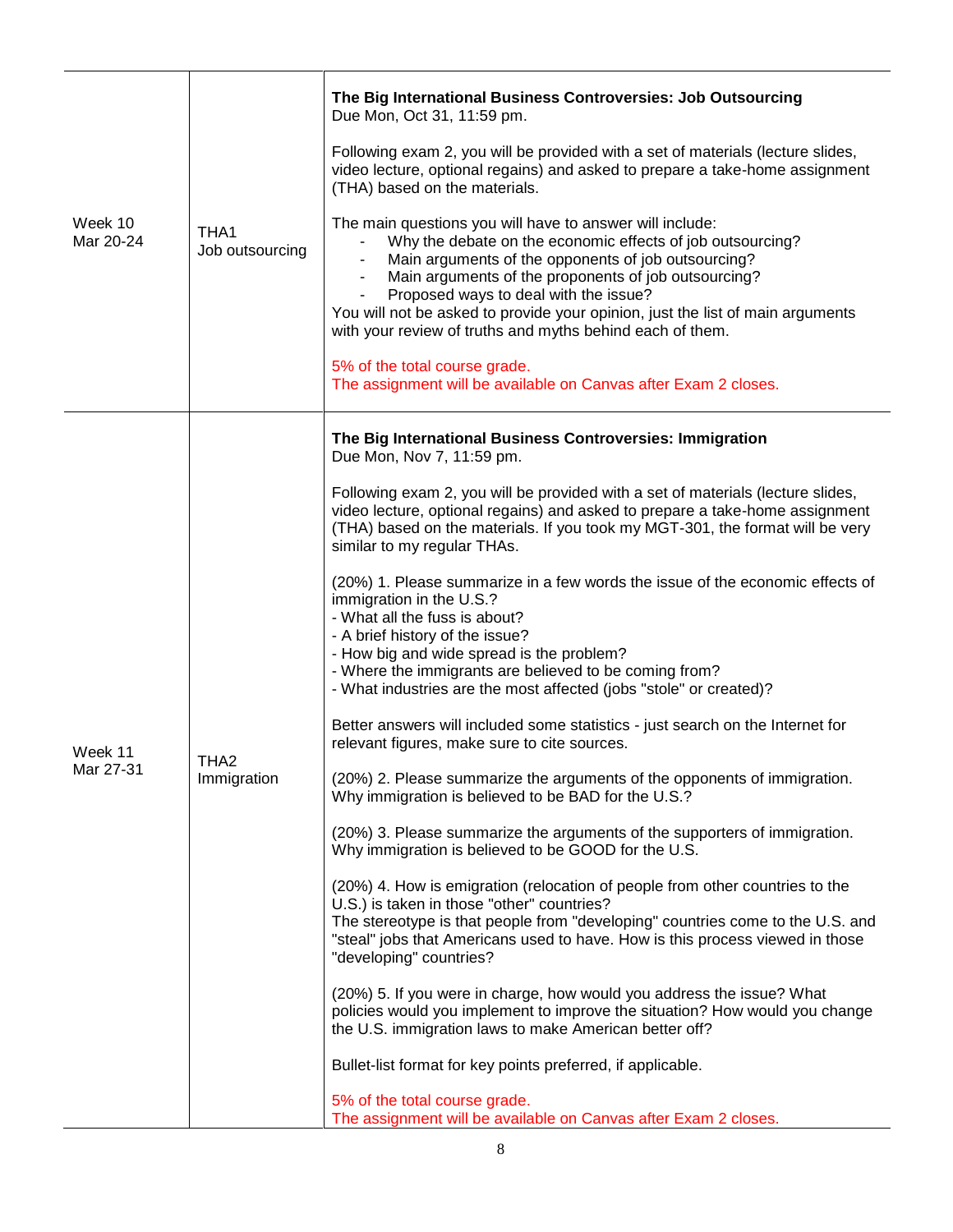| Week 12<br>Apr 3-7   | THA3<br>International<br>Differences in<br>Decision Making                | The Big International Business Controversies: Of Course I should Make<br>My Decisions, or should I?<br>Due Mon, Nov 14, 11:59 pm.<br>You will be asked to watch this video:<br>TED: Sheena Iyengar, The art of choosing<br>http://youtu.be/IDq9-QxvsNU<br>(10%) 1. Please list the main types of approaches to decision making.<br>How decisions CAN be made and what CAN influence the decision making<br>process?<br>(25%) 2. Please describe the views and assumptions about a "good" decision<br>making process in the West.<br>(25%) 3. Please describe the views and assumptions about a "good" decision<br>making process in the East.<br>Who should be making the decision and how the process should go, as<br>believed by the majority of the people in the East?<br>(40%) 4. How these differences can play out in the multicultural workplace?<br>Why should businesses worry about these differences?<br>Please note, while #1 is largely a definition/theory question, and #2 and 3 are<br>answered for you in the video and the slides, #4 actually requires some<br>thinking and therefore is worth 40% of the entire assignment.<br>5% of the total course grade.<br>The assignment will be available on Canvas after Exam 2 closes.                             |
|----------------------|---------------------------------------------------------------------------|-----------------------------------------------------------------------------------------------------------------------------------------------------------------------------------------------------------------------------------------------------------------------------------------------------------------------------------------------------------------------------------------------------------------------------------------------------------------------------------------------------------------------------------------------------------------------------------------------------------------------------------------------------------------------------------------------------------------------------------------------------------------------------------------------------------------------------------------------------------------------------------------------------------------------------------------------------------------------------------------------------------------------------------------------------------------------------------------------------------------------------------------------------------------------------------------------------------------------------------------------------------------------------------|
| Week 13<br>Apr 10-14 | THA4<br>Free Market is<br>Better than<br>Planned<br>Economy, or is<br>it? | The Big International Business Controversies:<br>Of Course Free Market is Better than Planned Economy, or is it?<br>Due: Mon, Nov 21, 11:59 pm<br>You will be asked to watch this video:<br>TED: Eric X. Li, A tale of two political systems<br>http://youtu.be/s0YjL9rZyR0<br>Additionally, a review of pro's and con's of Free Market, vs. Planned Economy<br>systems will be provided to you in a form of a video lecture and slides.<br>Based on these materials, you will be given a THA that asks you:<br>(10%) 1. Please provide a list of main types of<br>a). economic systems and very briefly describe the key characteristics of each<br>of them.<br>b) political systems and very briefly describe the key characteristics of each of<br>them.<br>(20%) 2. The "common wisdom" seems to be that free-market economy and<br>democracy are a better choice.<br>What are the arguments of the supporters of this approach?<br>(50%) 3. In the video you watched, the speaker was trying to prove the previous<br>point "not entirely correct." He wasn't saying it was wrong, just that it may not<br>always be right. Earlier, Jackie Chan, a move super star got it trouble by saying<br>that in some countries a planned economy, mildly authoritarian regime may be |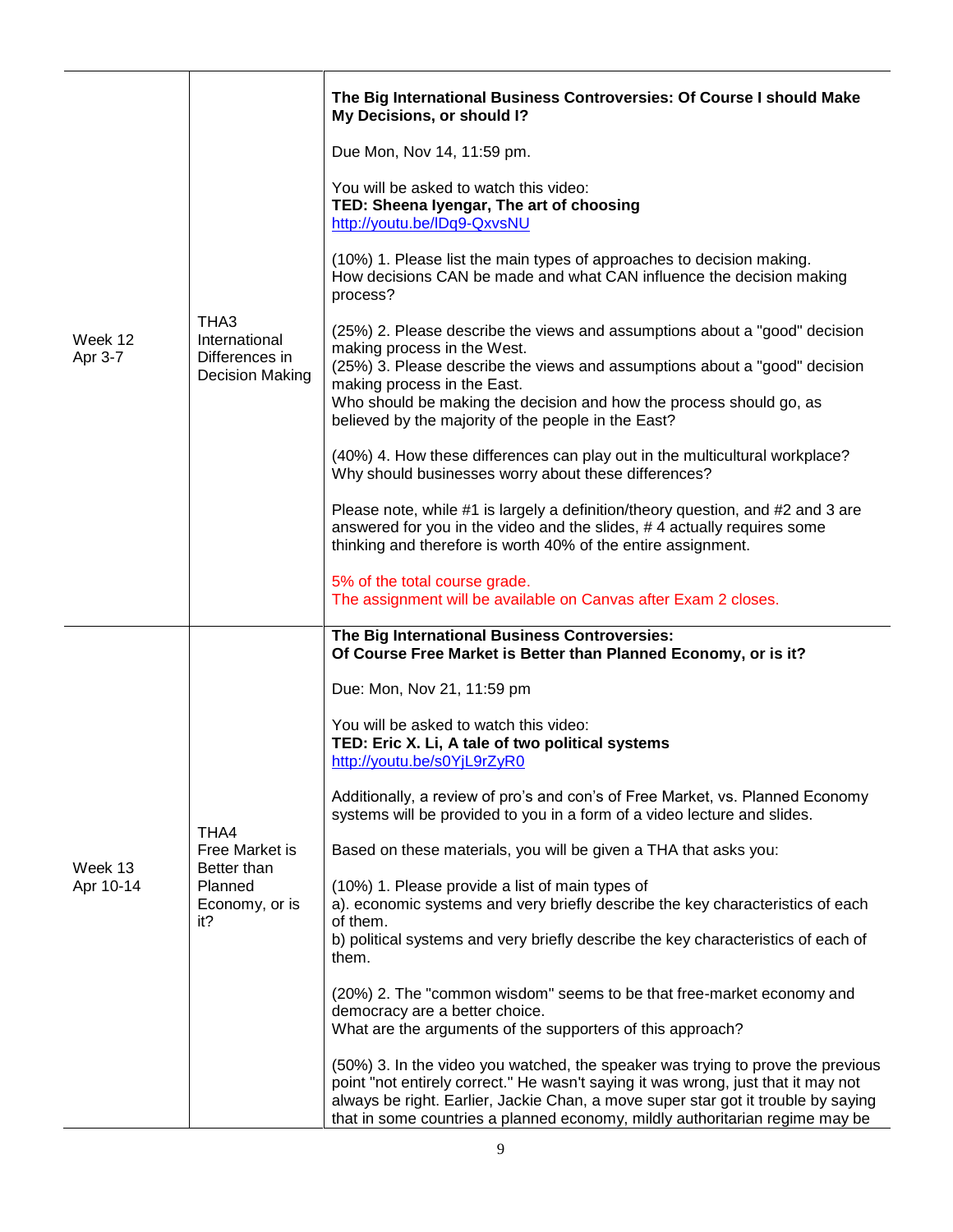|                      |                                                                                         | preferred. It was obvious, however, that an estimated of 2-4 billion people on<br>this planed (40-60% of the population) actually share these views.                                                                                                                                                                                                                                                                                 |
|----------------------|-----------------------------------------------------------------------------------------|--------------------------------------------------------------------------------------------------------------------------------------------------------------------------------------------------------------------------------------------------------------------------------------------------------------------------------------------------------------------------------------------------------------------------------------|
|                      |                                                                                         | What are the arguments of the people who advocate for planned economy non-<br>democratic approach to national development?                                                                                                                                                                                                                                                                                                           |
|                      |                                                                                         | Note, since #1 is largely a definition, #2 is something you probably know very<br>well without this course, but #3 is unusual and counter-intuitive, is question is<br>worth 50%. To get full credit, you need to provide all key arguments with an<br>explanation why they may have merit.                                                                                                                                          |
|                      |                                                                                         | (20%) 4. If you were leading a country, how would you handle it? What<br>approach would you choose? It if depends, please provide details.                                                                                                                                                                                                                                                                                           |
|                      |                                                                                         | 5% of the total course grade.<br>The assignment will be available on Canvas after Exam 2 closes.                                                                                                                                                                                                                                                                                                                                     |
|                      |                                                                                         | The Big International Business Controversies:<br>A gap between the rich and the poor is good, or is it?                                                                                                                                                                                                                                                                                                                              |
|                      |                                                                                         | Due Mon, Nov 28, 11:59 pm.                                                                                                                                                                                                                                                                                                                                                                                                           |
|                      | THA <sub>5</sub><br><b>Difference</b><br>between rich<br>and poor is<br>good, or is it? | You will be asked to watch this video:<br>Chrystia Freeland: The Truth About the Growing Income Gap<br>http://youtu.be/tt8uG5XFdKM                                                                                                                                                                                                                                                                                                   |
|                      |                                                                                         | Based on the video, you will be given a THA that asks you:<br>Income inequality, what it is and what it should be, is one of the issues where<br>there are staggering differences across countries.                                                                                                                                                                                                                                  |
|                      |                                                                                         | In some countries, wealth is very evenly distributed with the country's rich<br>making not much more than the country's poor.<br>In other country, the difference between the rich and the poor is huge, often<br>1:1,000 or even 1:1,000,000 between the top and the bottom 1%.                                                                                                                                                     |
| Week 14<br>Apr 17-21 |                                                                                         | Everybody agrees that there should be rich and poor, reflecting their different<br>effort and skill, but how much different is where the disagreement arises.                                                                                                                                                                                                                                                                        |
|                      |                                                                                         | Answers to these questions often shape national and even international<br>economic policies and have a profound effect on business.                                                                                                                                                                                                                                                                                                  |
|                      |                                                                                         | Please review the THA materials on BB and answer the following questions:                                                                                                                                                                                                                                                                                                                                                            |
|                      |                                                                                         | (30%) 1. Please briefly explain the issue. Better answers would include a review<br>of concepts (what is income distribution and income inequality, how it is<br>measured, and some stats on how is wealth distributed in different countries<br>and how it has been changing over time; if you really want to impress me,<br>google studies that looked at the relationship between income inequality and<br>economic performance). |
|                      |                                                                                         | (15%) 2. What is the "left" view of income distribution (prevalent in communist<br>and socialist countries)? How do they believe wealth should be distributed and<br>why?                                                                                                                                                                                                                                                            |
|                      |                                                                                         | (15%) 3. What is the "right" view of income distribution (prevalent in capitalist<br>countries)? How do they believe wealth should be distributed and why?                                                                                                                                                                                                                                                                           |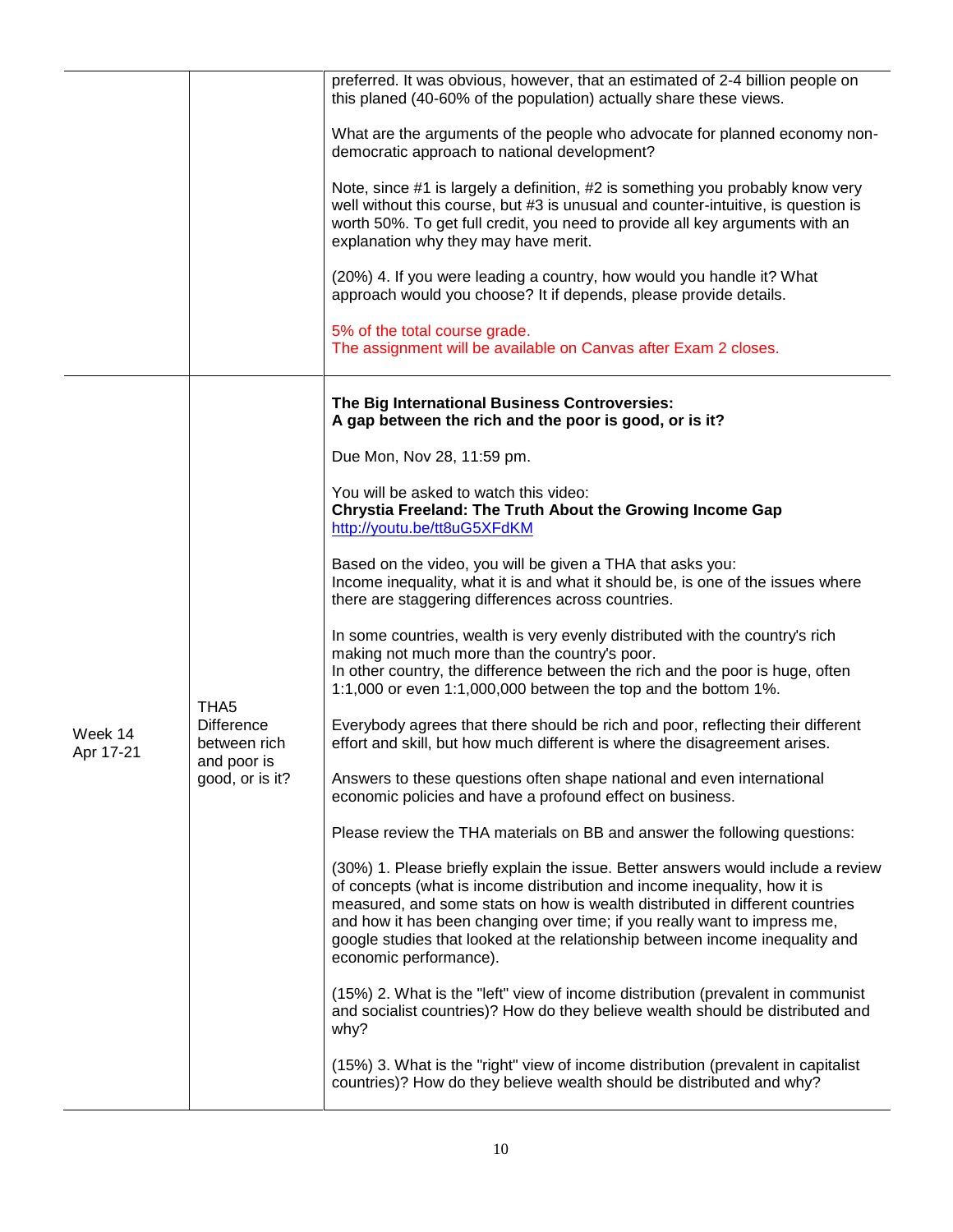|                      |                                                     | (30%) 4. What is so alarming about the results of the studies that compare<br>what people think the wealth distribution should be, what people think wealth<br>distribution is, and what it actually is?<br>Please briefly summarize the main findings and then briefly explain what that<br>means.<br>(10%) 5. If you were leading a country, how would you handle it? What would<br>be your goal and what policies would you use to achieve it?<br>5% of the total course grade.<br>The assignment will be available on Canvas after Exam 2 closes. |
|----------------------|-----------------------------------------------------|-------------------------------------------------------------------------------------------------------------------------------------------------------------------------------------------------------------------------------------------------------------------------------------------------------------------------------------------------------------------------------------------------------------------------------------------------------------------------------------------------------------------------------------------------------|
|                      |                                                     | The Big International Business Controversies: The World is Flat, or is it?                                                                                                                                                                                                                                                                                                                                                                                                                                                                            |
|                      |                                                     | Due Mon, Dec 5, 11:59 pm.                                                                                                                                                                                                                                                                                                                                                                                                                                                                                                                             |
|                      |                                                     | You will be asked to watch this video:<br>TED: Actually, the world isn't flat, Pankaj Ghemawat<br>http://youtu.be/KPNn880KWfU                                                                                                                                                                                                                                                                                                                                                                                                                         |
|                      |                                                     | Based on the video, you will be given a THA that asks you:<br>(20%) 1. Many believe (or "know") that the world is globalizing or, in the words<br>of Thomas Friedman, getting "flat" (see his best-seller book titled "The World is<br>Flat").                                                                                                                                                                                                                                                                                                        |
|                      |                                                     | Why should we care? Who should care? What impact globalization (or a lack of<br>thereof) has on business? Why and how doing business in a globalized<br>interconnected world is different from doing business in a parceled world or in<br>an isolated country?                                                                                                                                                                                                                                                                                       |
|                      |                                                     | (30%) 2. What kind of evidence or indicators are usually presented to support<br>the claim that the world is becoming more interconnected?                                                                                                                                                                                                                                                                                                                                                                                                            |
| Week 15<br>Apr 24-28 | THA <sub>6</sub><br>The World is<br>Flat, or is it? | Present at least 5 key statistics that show that the world is really getting "flat".<br>This will require to, first, think what sort of measures can be used to evaluate<br>how globalized or interconnected the world is (e.g., statistics related to trade,<br>political blocks, technological cooperation) and, second, finding the specific<br>statistics online and presenting here. Please make certain to cite your sources<br>(in most cases, providing URLs will be sufficient).                                                             |
|                      |                                                     | (30%) 3. Apparently, at least some researchers doubt that the world is already<br>"flat." Some claim that the world is not even closely as globalized as most<br>people believe it is. What evidence do the proponents of the "the world is not<br>flat (yet)" use?                                                                                                                                                                                                                                                                                   |
|                      |                                                     | Present at least 5 key statistics that show that the world is not as<br>interconnected and globalized as many believe it is.<br>Most of the information you can get from the video assigned for this week.<br>However, you may also consider finding additional statistics (optional) online. If<br>you use external sources, please make certain to cite them (in most cases,<br>providing URLs will be sufficient).                                                                                                                                 |
|                      |                                                     | (20%) 4. So what? If the world is not as "flat" (not as interconnected), what does<br>it mean for business?<br>That is, everyone's talking about globalization and the new rules of doing<br>business. Yet, people still seem to be live very much in their own small worlds<br>and hardly ever reach out beyond their national borders. Why should we care?                                                                                                                                                                                          |